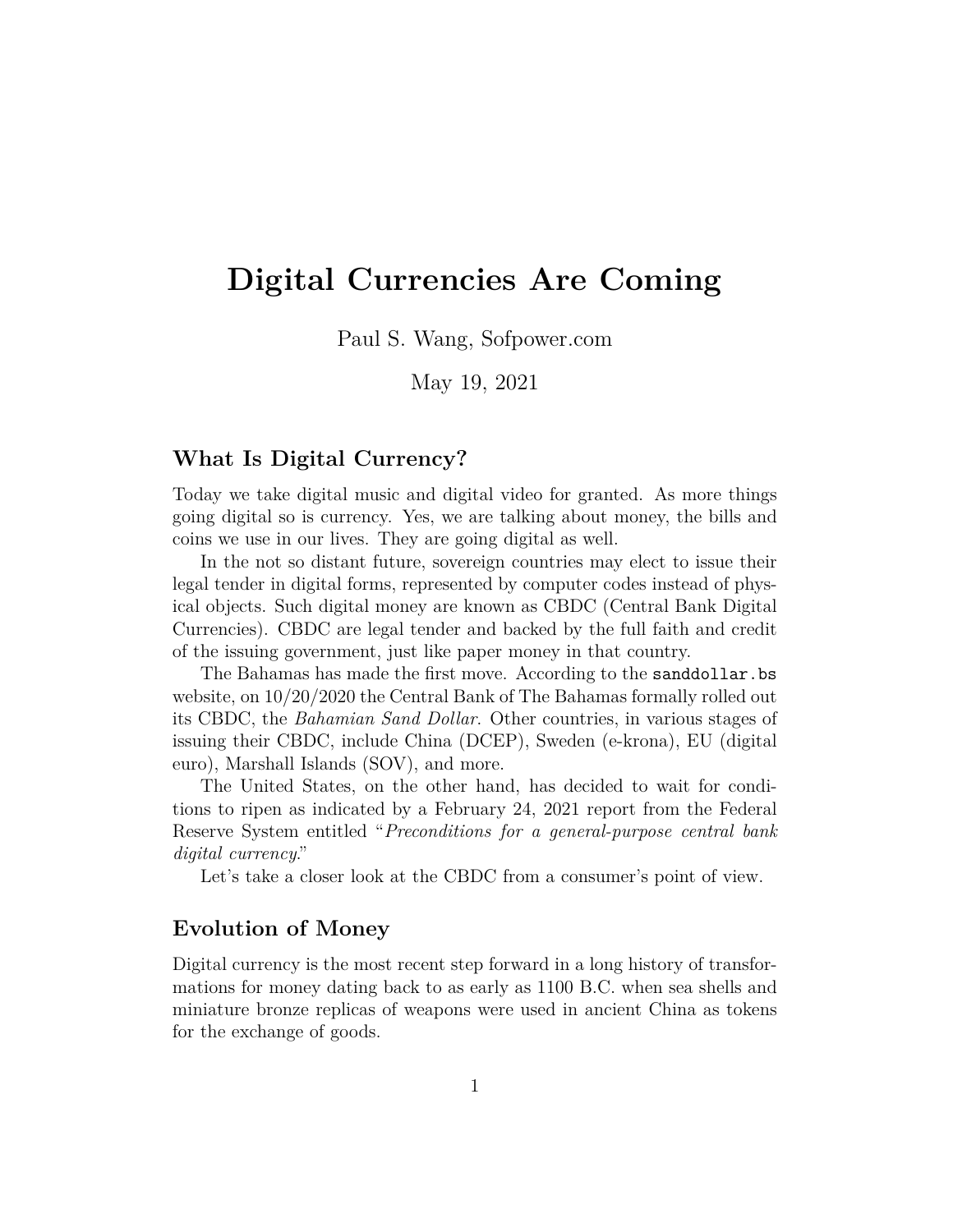

Paper money began to appear around 700-1000 A.D. in China where paper was invented earlier (105 A.D.). Being much easier to carry and use than coins and precious metals (silver and gold), paper money became widely adopted as banknotes. Modern banknotes issued by central banks as legal tender are still the main form of money in all countries.

Later came electronic ways to pay and transfer money with credit/debit cards and services such as Paypal, Alipay, Apple Pay, Google Pay etc. These are even more convenient. But these are services that require bank accounts with deposits/credits and may involve transaction fees. They are not really forms of money but merely efficient ways to manage money.

What comes next for money is digital currency. Turning bills and coins into computer codes or character strings that can be sent, received, and processed through digital communication by computing devices.

# **Understanding CBDC**

For a digital currency (DC) to become an alternative to cash, it ought to satisfy a set of conditions including the following.

- It must be issued by a national central bank (CB) giving it legal tender status. Also it should be freely exchangeable with physical cash at the same value.
- It must be easily verifiable as genuine and impossible to alter, copy or counterfeit.
- CBDC are held in a safe and secure app known as a digital purse or wallet to run on smartphones, smart cards, and other computing devices.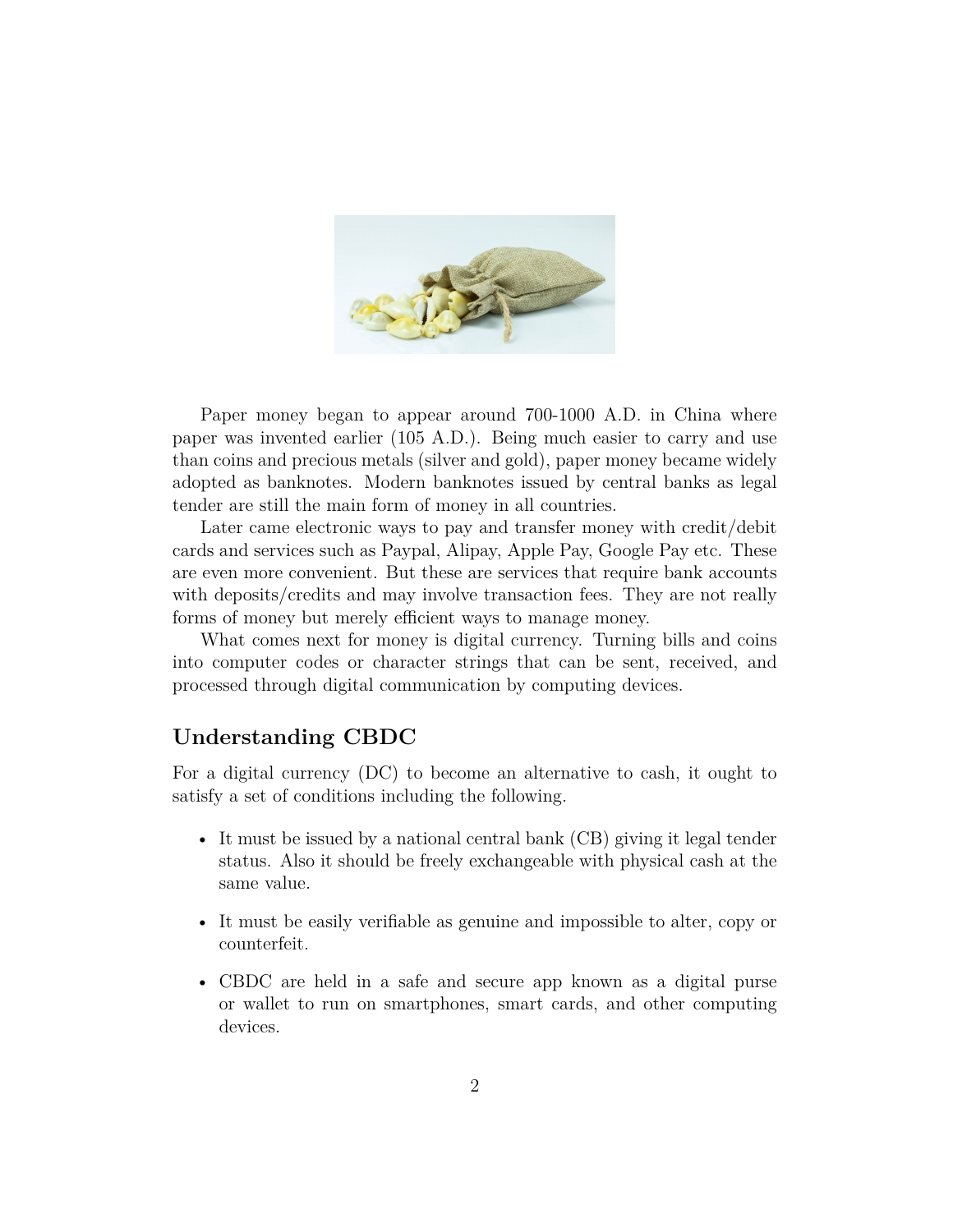- A CBDC transaction involves the transfer of DC from the payer's wallet to the payee's wallet. Ideally this can happen online or offline. Transactions happen quickly and securely, double-spending (using the same DC more than once) is impossible.
- Wallets form part of the CBDC's management and operation system which keeps track of all user accounts, balances, and transactions at all times. The system can also be used to set monetary policies and add "smarts" to wallets and transactions.
- Security aspects of a CBDC system calls for 24/7 service availability, high processing speed and capacity, data integrity, and information confidentiality.

# **Making It Work**

Many of the preceding conditions can be met by using certain crypto techniques also used by cryptocurrencies such as Bitcoin or Ethereum. Anyone can easily create and release such a cryptocurrency. In fact there are more than 4,000 cryptocurrencies in existence as of January 2021. Cryptocurrencies such as Bitcoin not only have no intrinsic value but also fail to meet many important conditions listed for CBDC. Furthermore, as investments they are "highly speculative" as according to United States secretary of the treasury Janet Yellen. Warren Buffett was more critical and referred to Bitcoin as "rat poison." This is why the likes of Bitcoin are illegal in most countries.

PlusToken was the a recent (late 2020) cryptocurrency related crime—a Ponzi scheme that grew to over 3000 layers. Chinese authoritie have seized cryptocurrencies worth nearly \$4 billion which will be forfeited to the national treasury.

In my previous *[Computational Thinking](https://computize.org/ctblog)* (CT) post "*Bitcoin Is No Coin*" you can find a more detailed analysis.

A CBDC may use cryptography techniques for implementation but it has nothing to do with the likes of Bitcoin in purpose and function. Specifically the techniques to implement a CBDC include public-key encryption, decryption, digital signature, hashing (document digital finger printing), and fast and secure ledgers of all transactions.

To achieve the required transaction speeds, a distributed public blockchain is not advisable. A private ledger kept and shared by a few key participants, banks and authorized agents, should be used instead.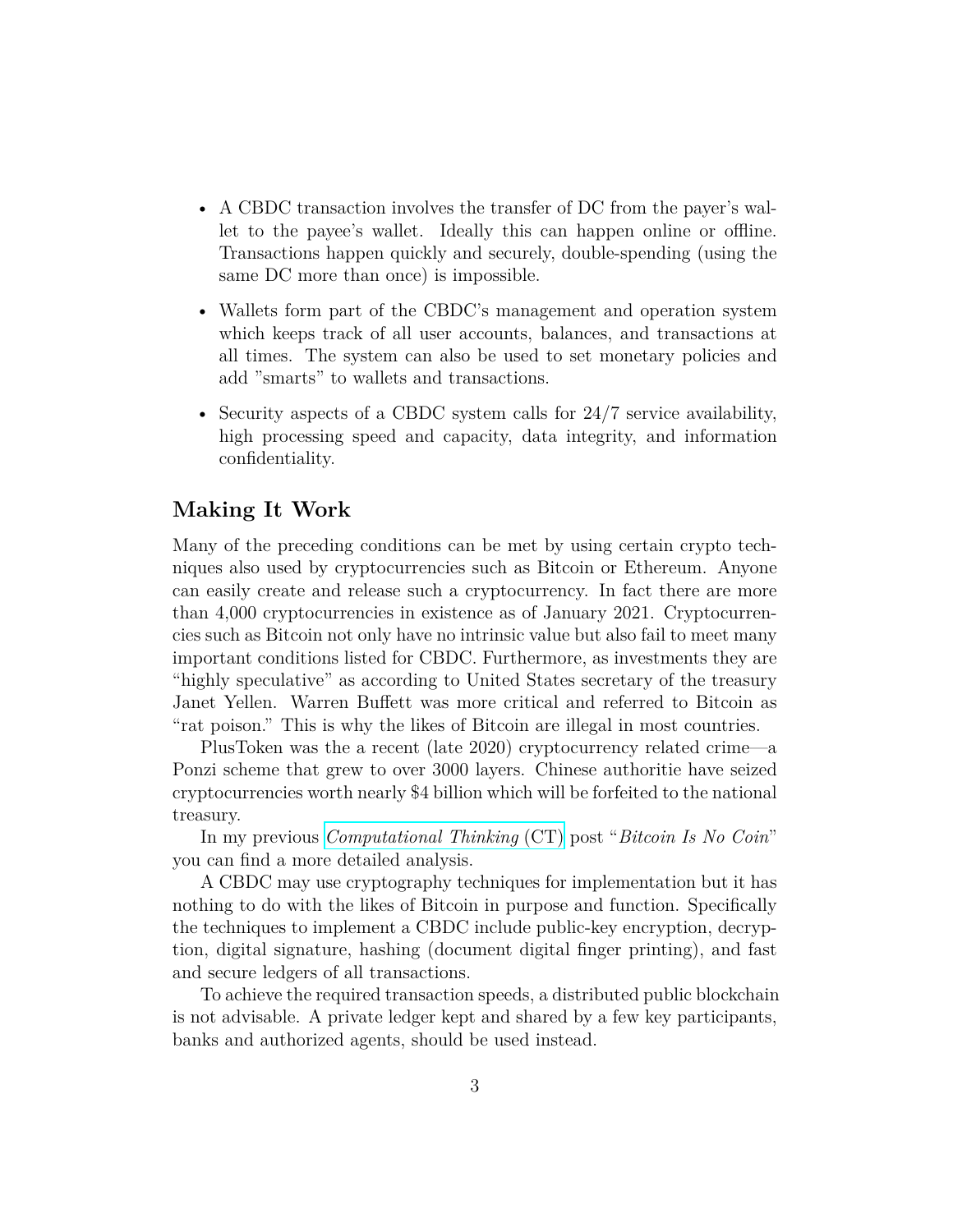As mentioned before, multiple countries are in the process of developing CBDC using approaches suitable in their own situations. Let us look at one example.

# **An Example–The Chinese DCEP**



China is the only major economy that has already piloted its own CBDC in several cities. The digital RMB has been officially named DCEP (Digital Currency Electronic Payment). A closer look at DCEP can shed more light on many aspects of CBDC.

#### **(1) A Brief History**

In 2014 China's central bank, The People's Bank of China (PBoC), established a research group to study the feasibility of a Chinese CBDC. With progress in multiple fronts the PBoC has basically completed the overall design, technical standards, applications development, and operations testing/debugging in 2019. Immediately, pilot testing of DCEP started in four cities (Shenzhen 深圳, Suzhou 蘇州, Xiong'an 雄安, Chengdu 成都). In 2020, seven more cities were added to expand the piloting.

2021 has seen cross-border testing of DCEP with Hong Kong and internationally with Thailand and the United Arab Emirates.

#### **(2) Management And Operation**

The primary purpose of DCEP is to serve as a preferred alternative to the physical RMB. The PBoC uses a two-tier system to issue and distribute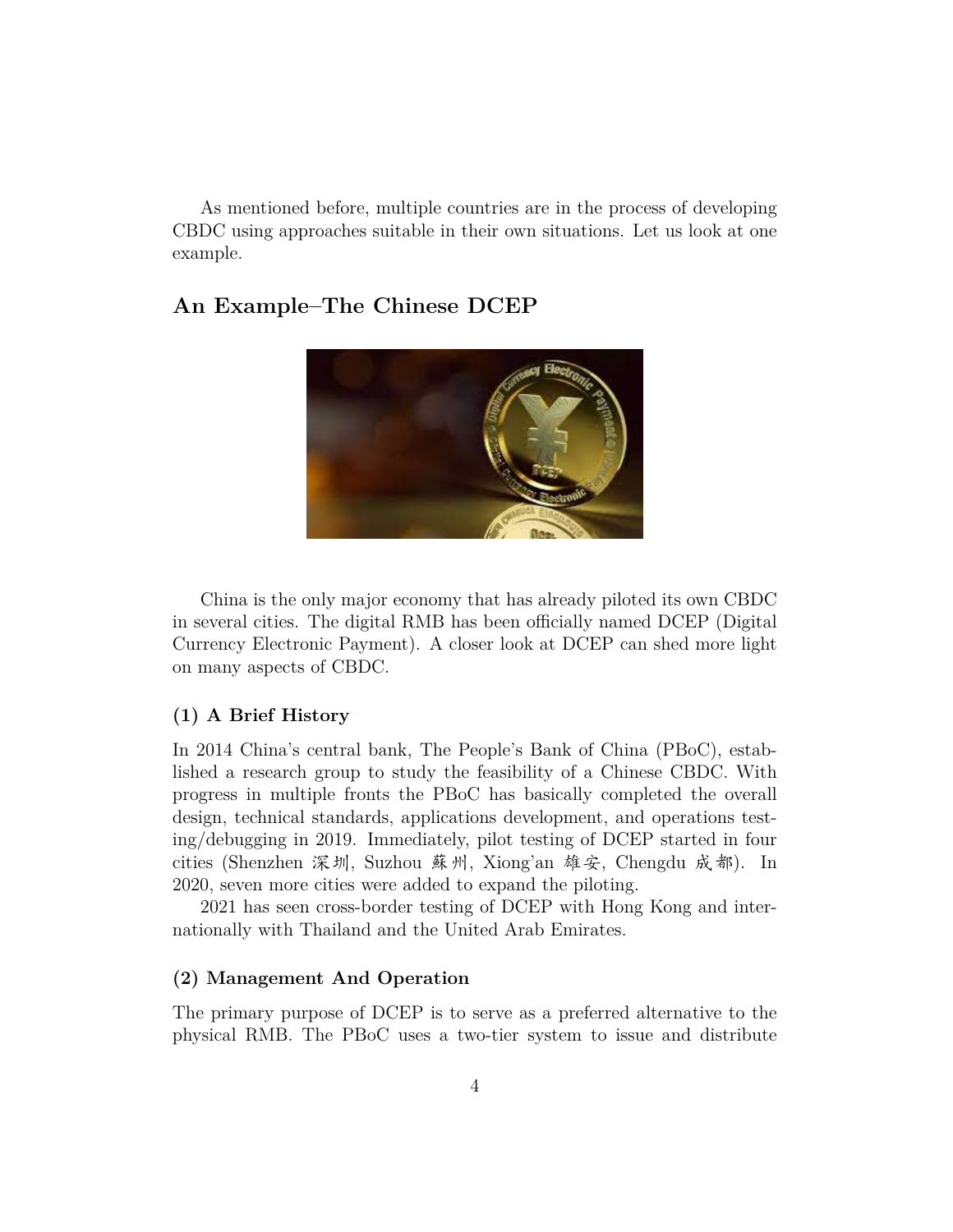DCEP. The intermediaries consist of designated banks and financial institutions. An intermediary deposits RMB with PBoC to obtain equal amounts of DCEP which it can then distribute to end users—individuals, businesses, and merchants.



In order to use DCEP, you need to register and obtain a *DECP wallet*, the official secure app to receive, spend and otherwise manage your DCEP.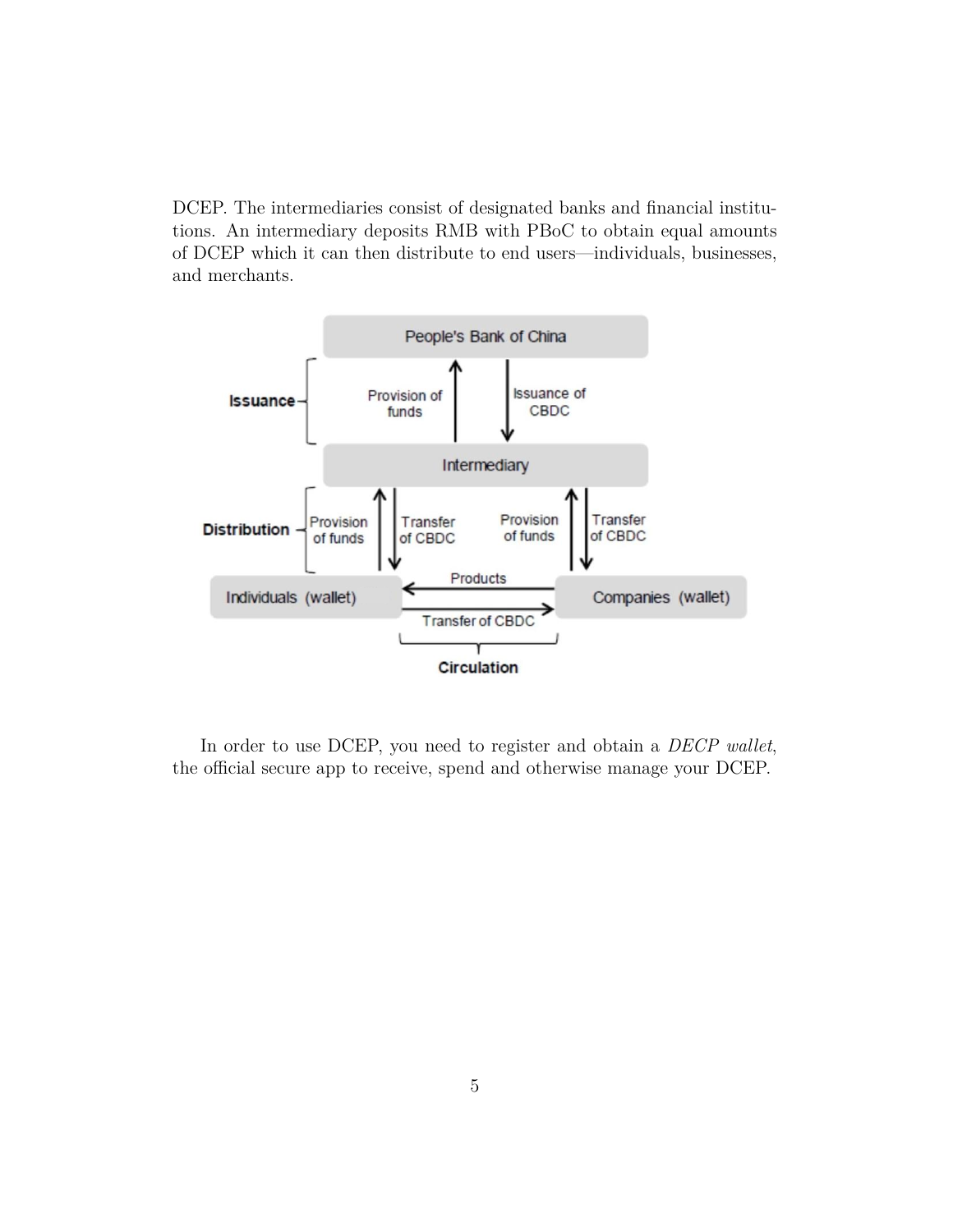

The previous picture shows a DCEP wallet app on a mobile phone. Other forms of DCEP wallet include card with display and finger print sensor, keychain, smart watch, etc.

As you can see, PBoC is the control center of DCEP. For management and operation, the central bank has established two databases (DCEP banks database and DCEP issuance database) and three processing centers (DCEP authentication center, DCEP transactions recording center, and DCEP data analysis center). All these aim to achieve safe, secure, accurate, and speedy operations of DCEP.

After the pilot phases, the DCEP should be available to everyone who has a wallet and widely accepted. By law, any merchant who accepts a credit/debit card or another form of e-payment must accept DCEP in China. Because a wallet contains digital money and is not directly connected to a bank account it means DCEP functions much like cash.

#### **(3) Degrees of Anonymity**

DCEP has been designed to easily track questionable, illegal, or criminal activities such as tax evasion, bribery and money laundering, while preserving the privacy and transaction anonymity of typical users. This is done by having four levels of wallets with different limits on the balance and per transaction amounts.

An anonymous wallet, good for common folks, can be established with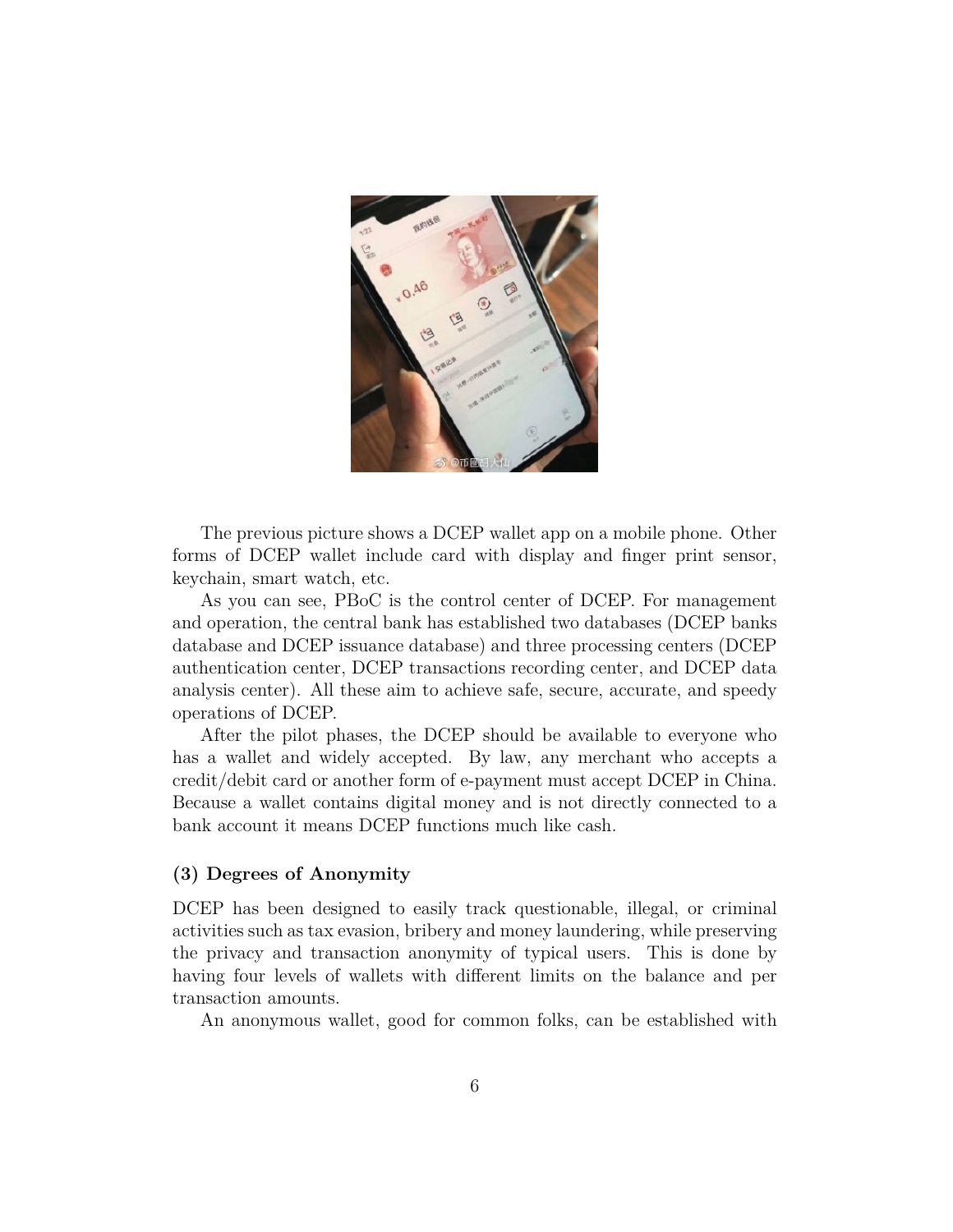one's cellphone number alone. The cellphone owner's account information is by law private and cannot be disclosed by the cell service provider to others. This means even the PBoC cannot obtain that info without a court order. An owner needs to supply more personal information to elevate her/his wallet to the next level.

## **CBDC Advantages and Disadvantages**

Having seen the basics and a concrete example of CBDC, now we can discuss its pros and cons.

#### **Advantages**

- 1. Easier and more convenient to carry and to use
- 2. Say good-bye to loose change or making change
- 3. People without bank accounts can still use money electronically
- 4. No-cost fund transfer and transactions
- 5. Low cost to issue, track, control, and destroy
- 6. Safer and more secure against counterfeit, loss/steal
- 7. Better for fighting corruption, bribery, money laundering, and other financial crimes
- 8. Making cross-border transaction easier and less expensive
- 9. Enabling new and innovative financial products and services based on digital currency
- 10. Ability to better implement national monetary policies and to add features for transactions

#### **Disadvantages**

1. Lacking the feel of satisfaction from holding and counting physical money